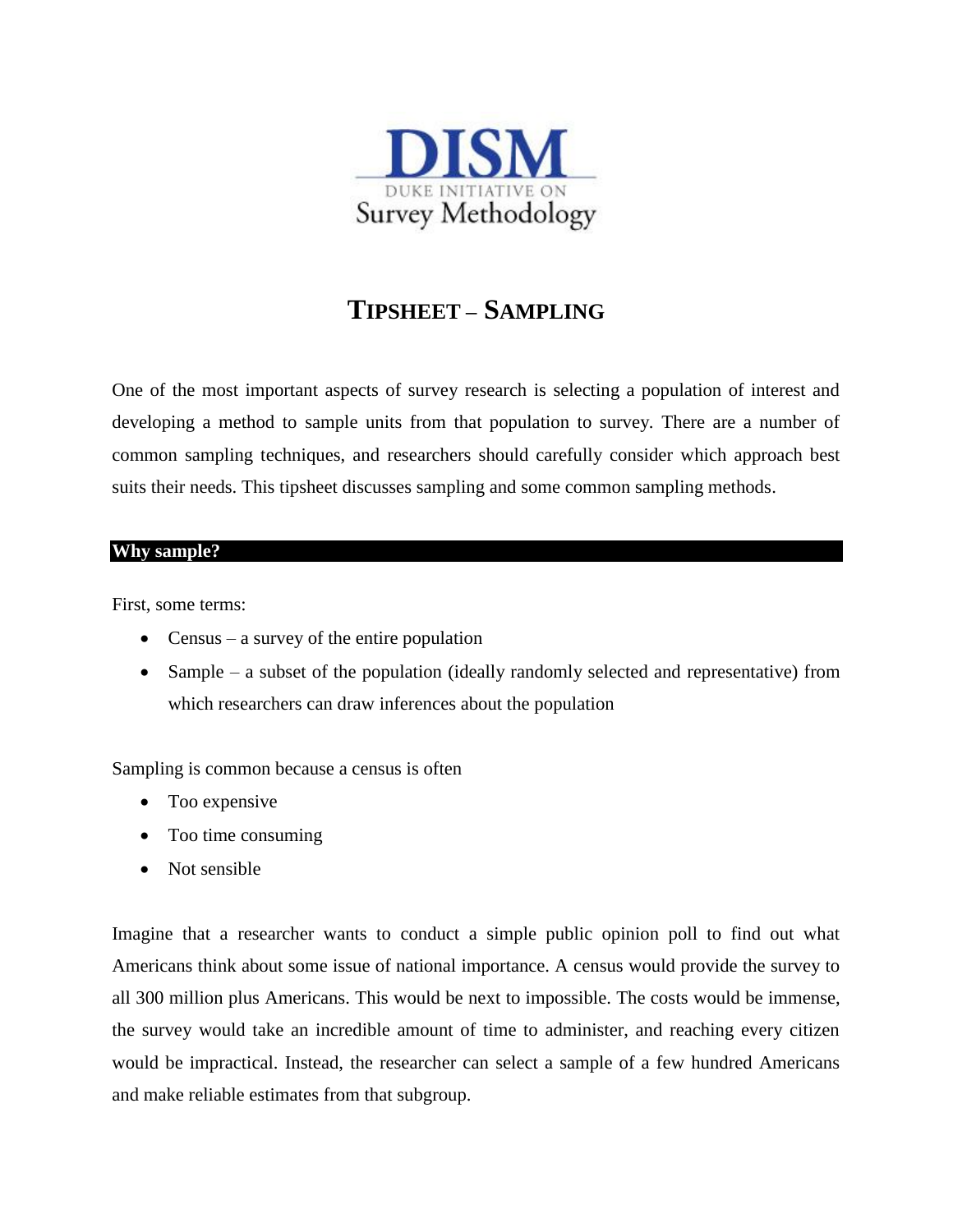That being said, sampling introduces sampling bias. If it is practical and possible to survey an entire population, then performing a census might be desirable. For example, if a researcher wants to survey professors at a university, the entire population size might only be a few hundred individuals. A web-based survey could easily deliver a survey invitation to all of their email accounts. In this instance, a census is easy. A census, though, will eliminate sampling error, but this is just one of many possible sources of error in a survey.

### **Sampling terms**

- Target population the population to which you want to generalize your findings
- Unit of analysis the individual members of the target population
- Sampling frame a complete list of all units from which a sample is drawn
- Noncoverage bias a unit has a 0% chance of being sampled because it is not in the frame
	- $\circ$  Systematic there is some underlying reason for sampling frame exclusion
	- o Non-systematic the bias is completely random

### **Types of samples**

Non-probability – no random selection is used in choosing sampling units

- Convenience samples
- Snowball

Probability – random selection is used in choosing sampling units

- Simple random samples
- Systematic samples
- Stratified samples
- Cluster samples

## **Simple random sampling**

 Every unit has the sample probability of selection and every combination of units has the same probability of selection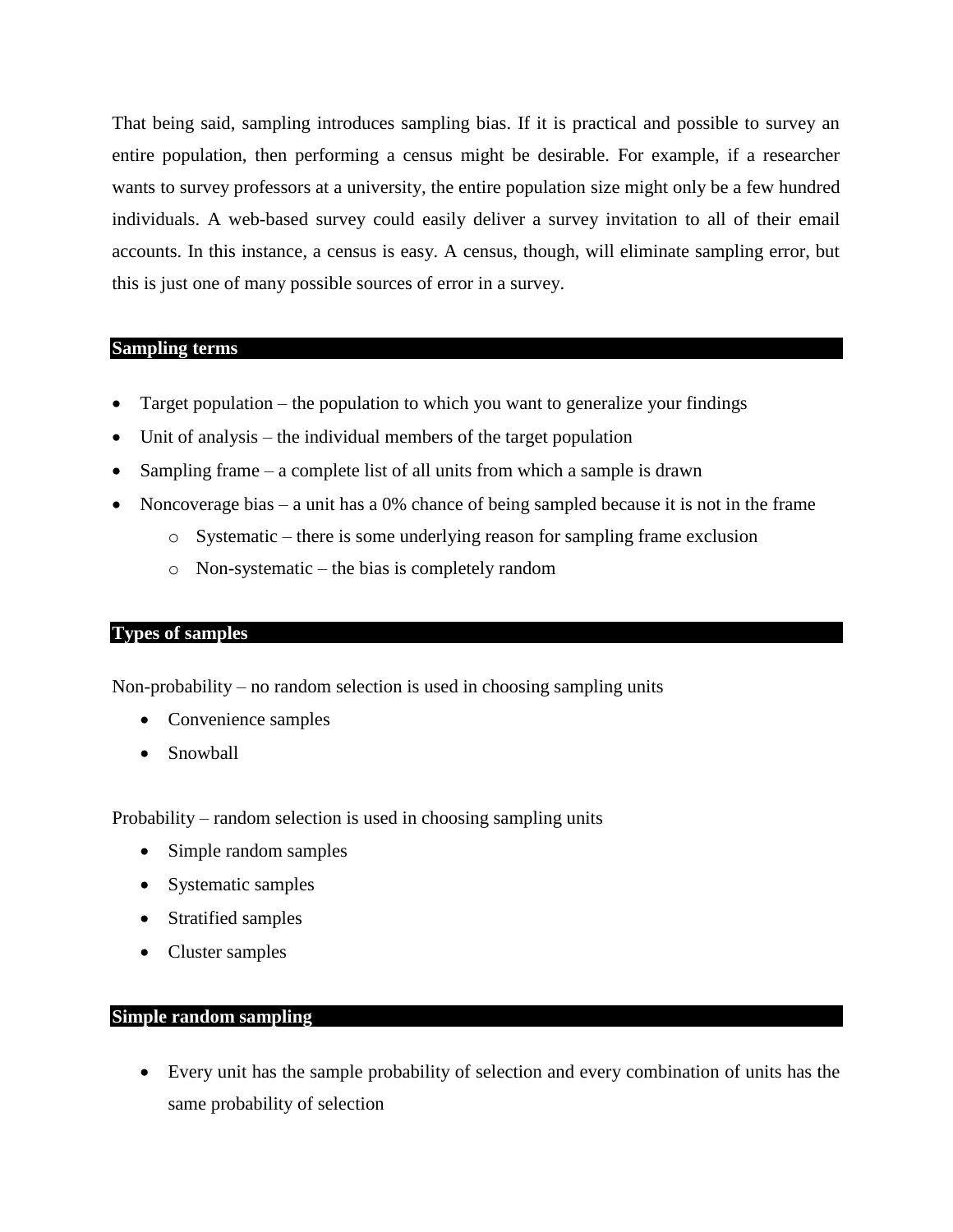- Probability of selection:  $n/N$ 
	- $\circ$  n = sample size
	- $\circ$  N = population size
- Simplest sampling method
	- o Random number table
	- o Random number generator

# **Systematic sampling**

- Every element has the same probability of selection, but not every combination can be selected
- Use when SRS is difficult
- Procedure
	- o Determine N and n
	- $\circ$  Calculate sampling interval (N/n)
	- o Pick random start point
	- o Take every ith case
- Periodicity is a problem

## **Stratified sampling**

- Proportionate
	- o To ensure the sample resembles some aspect of the population
	- o Population divided into subgroups called strata
	- o SRS taken from each stratum
- Disproportionate
	- o A strata is oversampled to make comparisons between groups or to explore a subgroup in greater depth
	- o Population divided into subgroups with the probability of selection higher for smaller stratum
	- o But then weighting becomes an issue